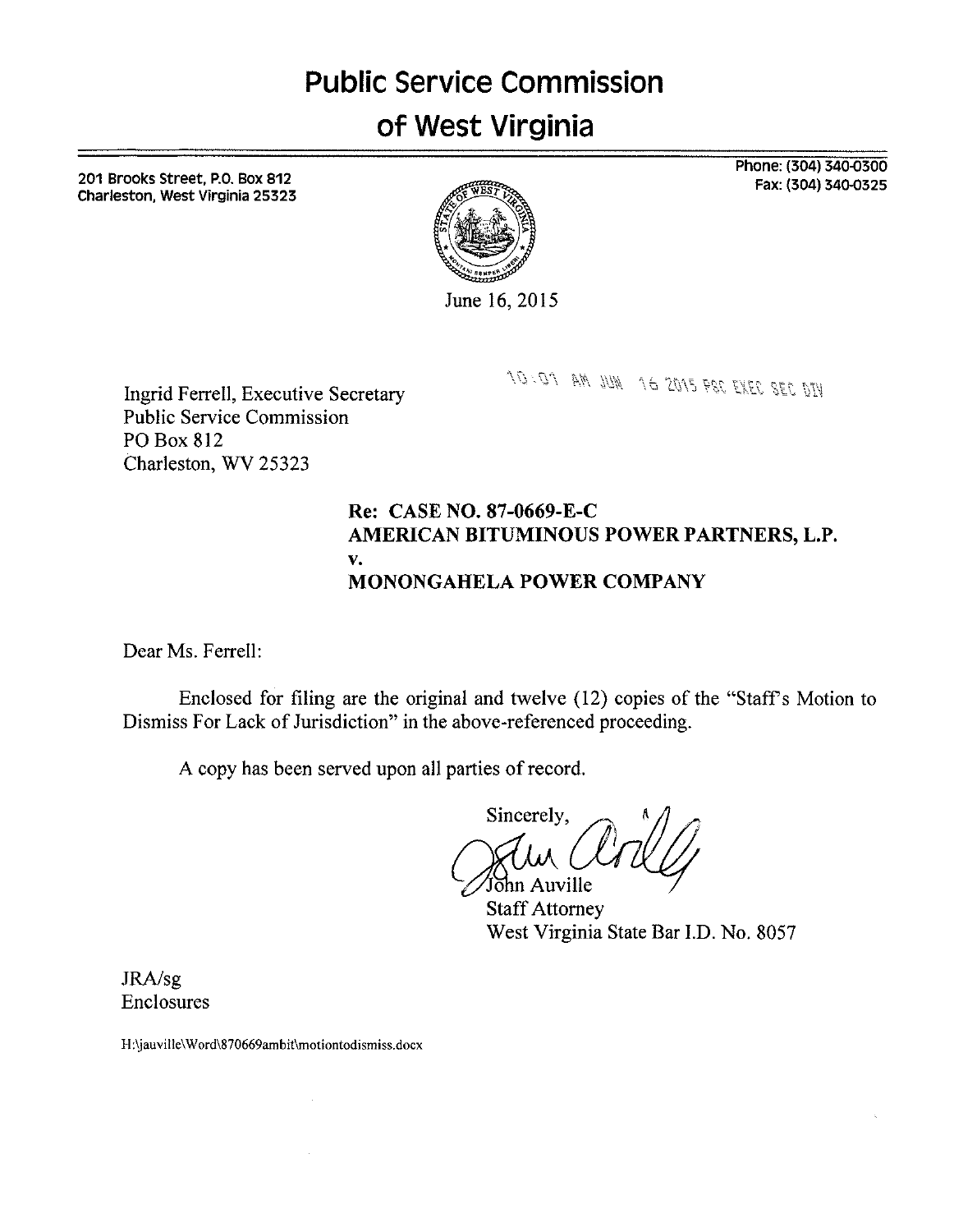## **PUBLIC SERVICE COMMISSION OF WEST VIRGINIA CHARLESTON**

## **CASE NO. 87-0669-E-C AMERICAN BITUMINOUS POWER PARTNERS, L.P. MONONGAHELA POWER COMPANY V.**

## **STAFF'S MOTION TO DISMISS FOR LACK OF JURISDICTION**

The Commission's most complete discussion of the relevant law governing this transaction occurred in an Order dated November 22, 2011, in Case No. 11-0249-E-P,

Monongahela Power Company and The Potomac Edison Company, both dba Allegheny

Power. Starting at the bottom of [page 11](#page-11-0) of that Order, and continuing until [page 13,](#page-13-0) the

Commission stated the following:

Under PURPA, QFs are exempt from certain state laws and regulations respecting

the rates and financial and organizational aspects of utilities. The exemption provisions

for QFs are found in 16 U.S.C. *5* 824a-3 (e), which provides in relevant part:

[Tlhe [Federal Energy Regulatory] Commission shall.. . prescribe rules under which ... qualifying cogeneration facilities, and qualifying small power production facilities are exempted in whole or in part from the Federal Power Act [16 USC *\$5* 791a et seq], from the Public Utility Holding Company Act, from State laws and regulations respecting the rates. or respecting the financial or organizational regulation, of electric utilities, or from any combination of the foregoing, if the Commission determines such exemption is necessary to encourage cogeneration and small power production. [Emphasis added].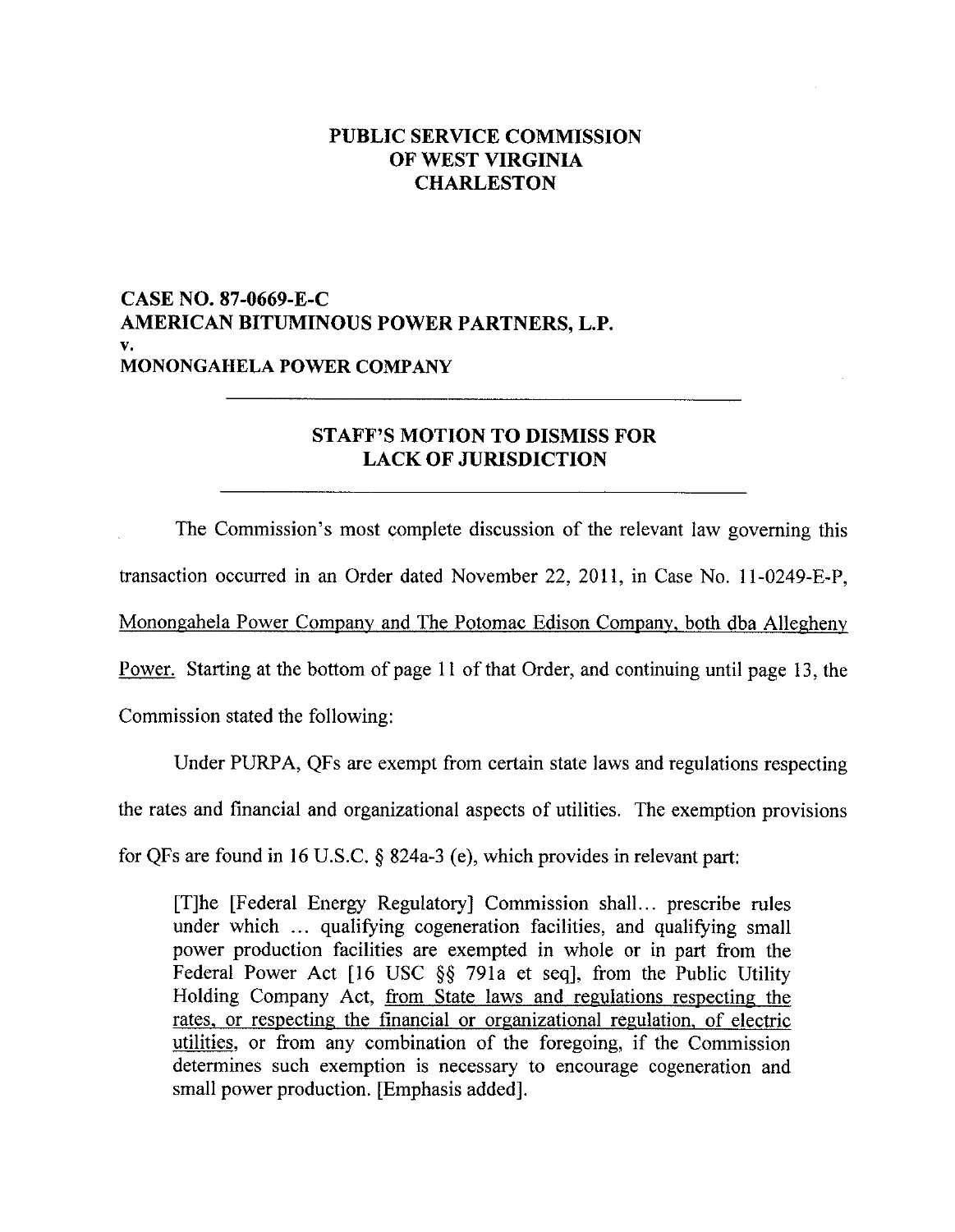Federal regulations issued by the Federal Energy Regulatory Commission (FERC) pursuant to 18 C.S.R. \$\$ 292.601 and 292.602 implement the exemption provisions under 16 U.S.C. \$ 824a-3(e). The relevant federal regulation governing state law exemptions is found at 18 C.S.R. \$292.602, and provides:

(c) *Exemption from certain State laws and regulations.* (1) Any qualifying facility shall be exempted (excepted as provided in paragraph (b) (2) of this section from State laws or regulations respecting:

(i) The rates of electric utilities; and

(ii) The financial and organizational regulation of electric utilities.

As a general rule, pursuant to the Federal Power Act (FPA), FPA, \$ 210, FERC has exclusive jurisdiction over the sale of electric energy at wholesale. One exception to FERC's exclusive jurisdiction over wholesale power contracts is the reserve of limited authority granted to states to review and approve proposed PURPA contracts and to set and approve the avoided cost rates for purchases of wholesale electricity under PURPA.

In American Bituminous Power Partners, L.P. v. Monongahela Power Company, Case No. 87-669-E-C, a case involving the Grant Town EEPA, the Commission discussed the limited scope of Commission jurisdiction over PURPA facilities and contracts:

State utility commissions have traditionally been without power to regulate wholesale power contracts. The Federal Energy Regulatory Commission traditionally exercised exclusive jurisdiction in the realm of wholesale power contracts. See Federal Power Act U.S.C. \$ 791a et seq. PURPA created a narrow exception to the general rule and allowed state commissions to implement PURPA by initially setting avoided cost rates for qualifying PURPA projects. However once state commissions approve power purchase agreements under PURPA, they are generally without

*2*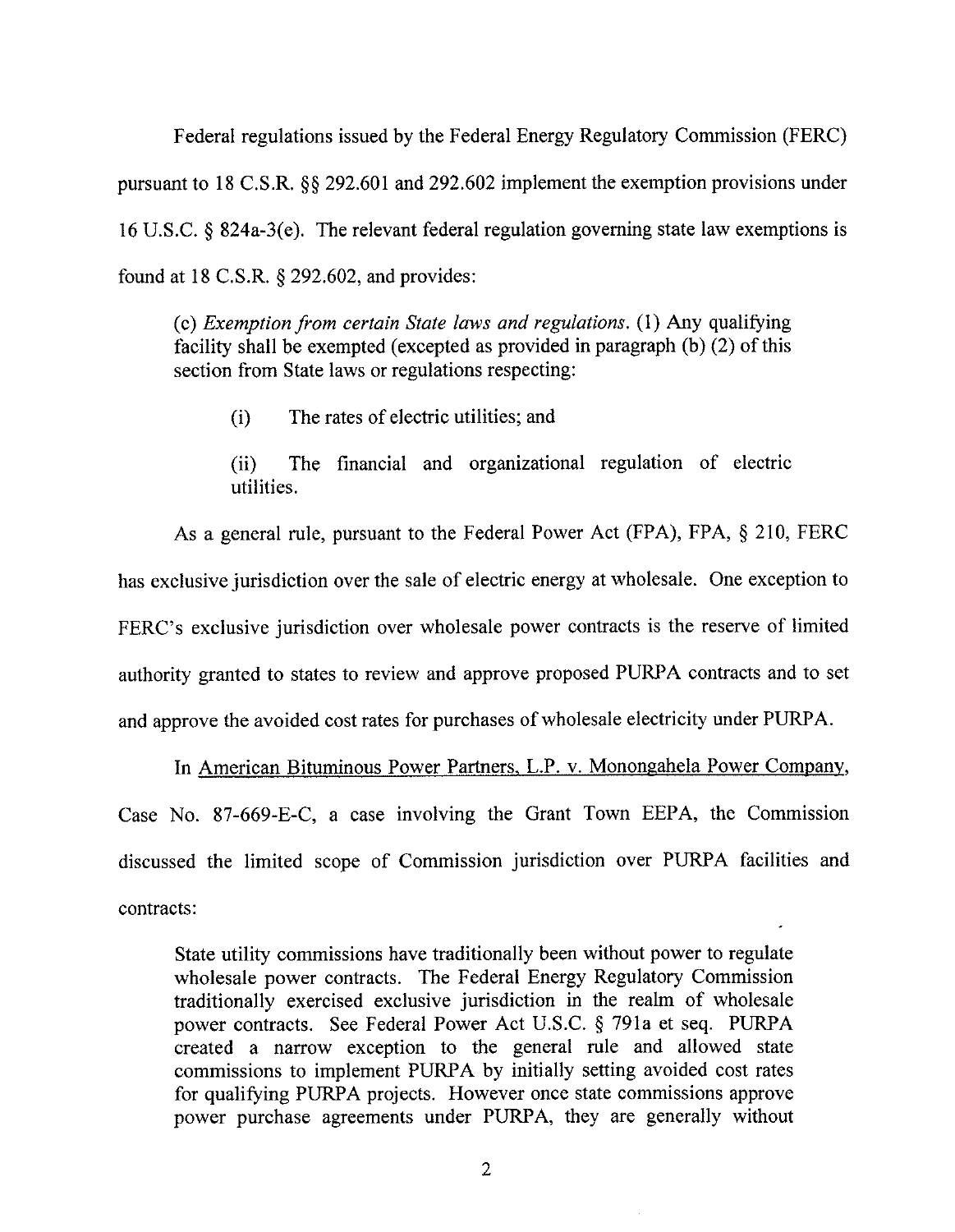<span id="page-3-0"></span>jurisdiction to modify the terms of the agreement. See Freehold Cogeneration v. Board of Regulatory Commissioners of NJ, 44 F.3d. 1178 (3rd. Cir 1995).

Order dated March 29, 1996, at *5.* 

Staff believes regardless of previous Commission decisions that may appear contrary, it is clear that once the Commission sets the avoided cost rate for a PURPA project, the Commission no longer retains the jurisdiction to engage in rate regulation or financial and organizational regulation or any other "utility type regulation" of PWA projects. The Joint petitioners are asking the Commission to do just that, engage in rate regulation by changing the avoided capacity rate. The Commission's decision in the 1996 AmBit Order citing the Freehold decision is clear: the Commission is preempted from that action. The fact the parties to the Electric Energy Purchase Agreement (EEPA) in this matter have mutually agreed to change the avoided cost rate does not allow the Commission to overcome this preemption. Staff therefore recommends the Commission deny this petition to reopen for lack of jurisdiction.

#### The Petition

On June *5,* 2015, American Bituminous Power Partners, L.P. (AmBit) and Monongahela Power Company (Mon Power, together Petitioners), filed a joint petition to reopen the above referenced proceeding for approval of and amendment to the EEPA and associated ratemaking treatment.

AmBit states it is in financial difficulty, and without a change in the contract price paid by Mon Power, AmBit will have to cease operations. Mon Power pays an avoided energy cost rate plus an agreed upon capacity cost rate for up to 80 MW of energy.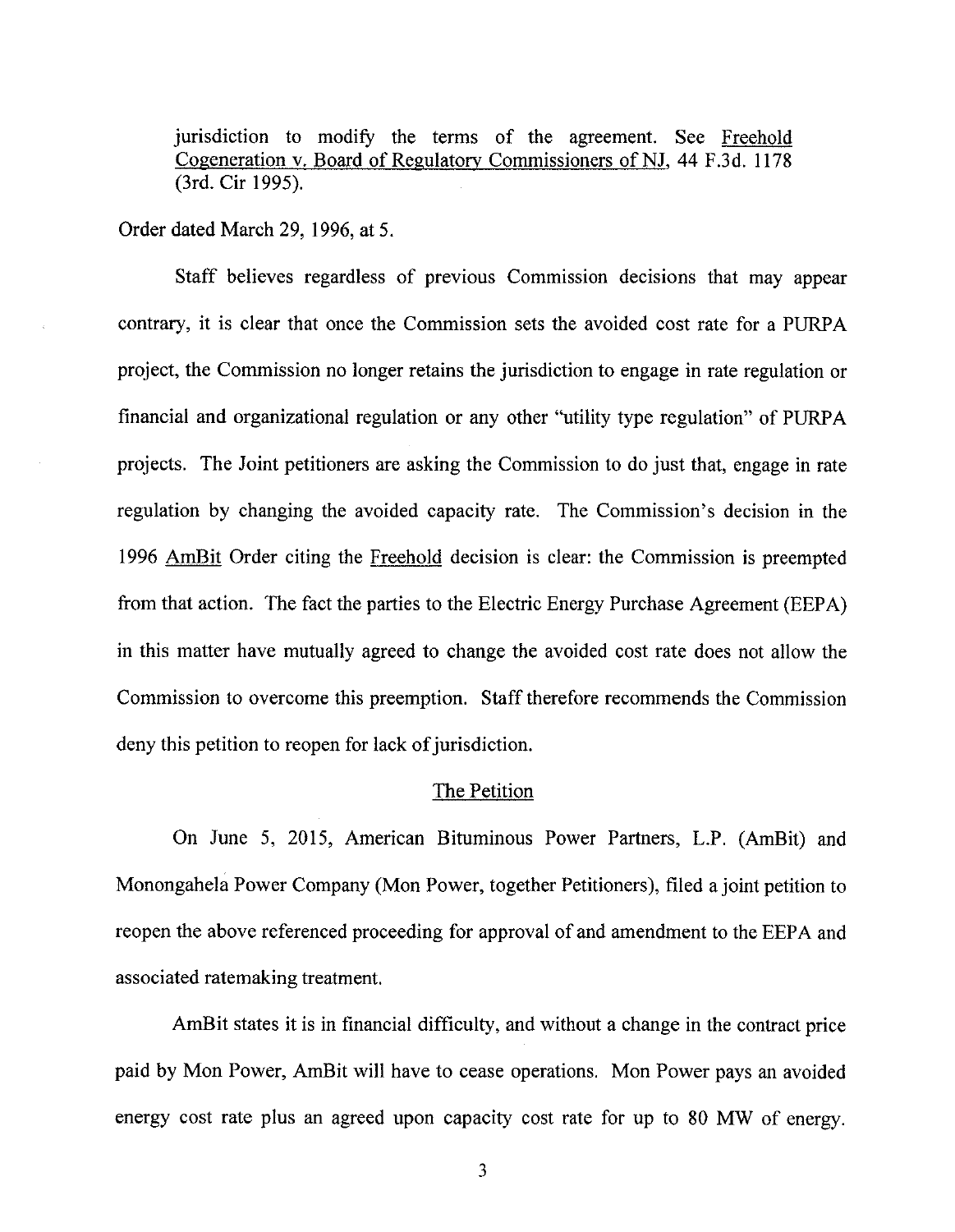Under the current contract, the capacity cost rate in 3.425 cents per kilowatt-hour (\$34.25/MWh). That rate is scheduled to decrease to \$27.00/MWh in October of 2017 when AmBit pays off its bonds, and remain at that level through the end of the contract in 2036. The amended agreement at issue here calls for Mon Power to purchase 80 MW at a rate of 85% of all aggregated net revenues for energy, capacity, ancillary services and any other PJM revenues for the project as reported by PJM and paid by or through PJM to Mon Power. The rate paid by Mon Power will never be less than the energy cost rate plus \$34.25/MWh and no more than the energy cost rate plus \$40.00/MWh. The petitioners state the ratepayers of Mon Power are not expected to see an increase in cost due to this change of the rate before October of 2017. At that time, costs are expected to increase by approximately \$4.6 million per year over the current costs.<sup>1</sup> Mon Power's participation in this amended agreement is predicated upon those increased costs being passed on to the ratepayers through the ENEC.

The Joint Petitioners continue the amended EEPA eliminates obligations under the tracking account. Under the current EEPA, excess payments made by Mon Power to AmBit are tracked. AmBit must amortize the balance of that account over time by reducing the energy cost rate to \$19.OO/MWh until fully amortized, beginning in January of 2020. The amended EEPA eliminates the tracking account, resulting in a reduction of \$8,870,000 in accrued expenses to AmBit in 2020, increasing cash flow.2 The

<sup>&</sup>lt;sup>1</sup> Staff notes this increase just represents the increase or the current rate of \$34.25/MWh. The rate is currently supposed to drop to \$27,00MWh in 2017, so the increase to ratepayers over the current rate is significantly higher than \$4.6 million per year.

<sup>2</sup> This \$8.87 million dollars is owed to the ratepayers, but under the amended EEPA, AmBit does not have to repay this amount to Mon Power and PE's ratepayers. This **is** another concession to AmBit.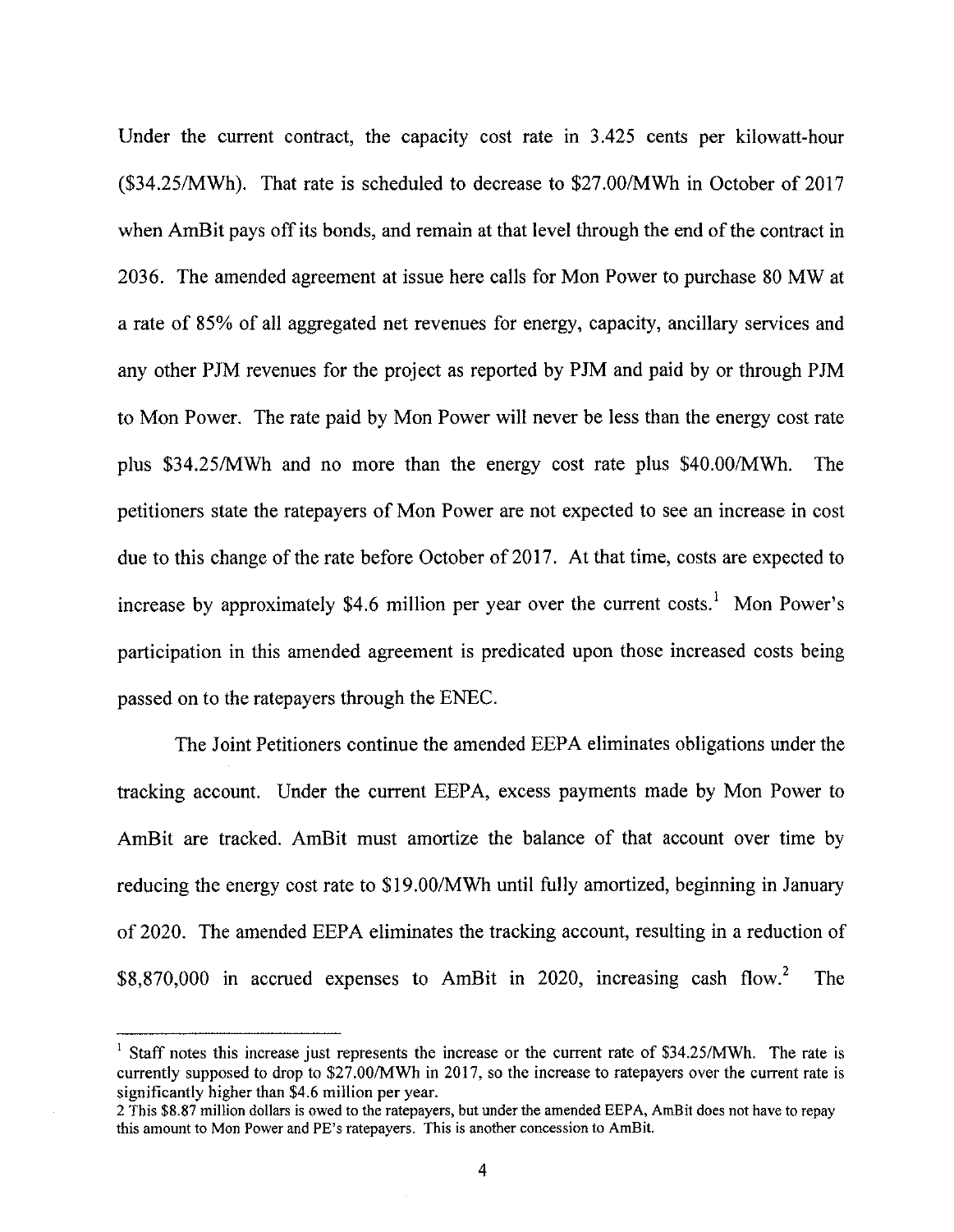elimination of the tracking account will result in increased costs to ratepayers starting in 2020.

Further, under the current EEPA, Ambit is required to keep a maintenance reserve fund. Due to its financial circumstances, AmBit has been unable to fund this reserve. The amended EEPA caps this fund at  $$8,000,000$ ,<sup>3</sup> and once it is fully funded, AmBit will not be required to continue to increase the level of reserve. The Joint Petitioners continue that under the current EEPA, Mon Power pays AmBit the energy cost rate based upon the "APS Proxy Units" for any energy in excess of 80 MW. That additional output generally ranges from 1 to 4 MW. Under the amended EEPA, the rate paid would be calculated at 95% of the real-time locational margin price **(LMP)** as reported by PJM and paid by or through PJM to Mon Power. Lastly, the amended EEPA increases the number of hours Mon Power may reduce the amount of energy it must accept from the project to 100 hours from 80 hours.

### Commission Cases

This amended EEPA is the latest in a long line of attempts to make this project work by amending aspects of the EEPA. The first time AmBit was back before this Commission due to financial difficulties was in 1989, just a year after the Commission first approved the EEPA and before construction of the project had been completed. By Order dated October **31,** 1989, the Commission, among other things, authorized an increase in senior debt of \$20 million to pay for increased costs due to unforeseen delays in project construction. In the fourth ordering paragraph the Commission stated:

<sup>3</sup> At the end of the contract, any money left in this account is **paid** to the owners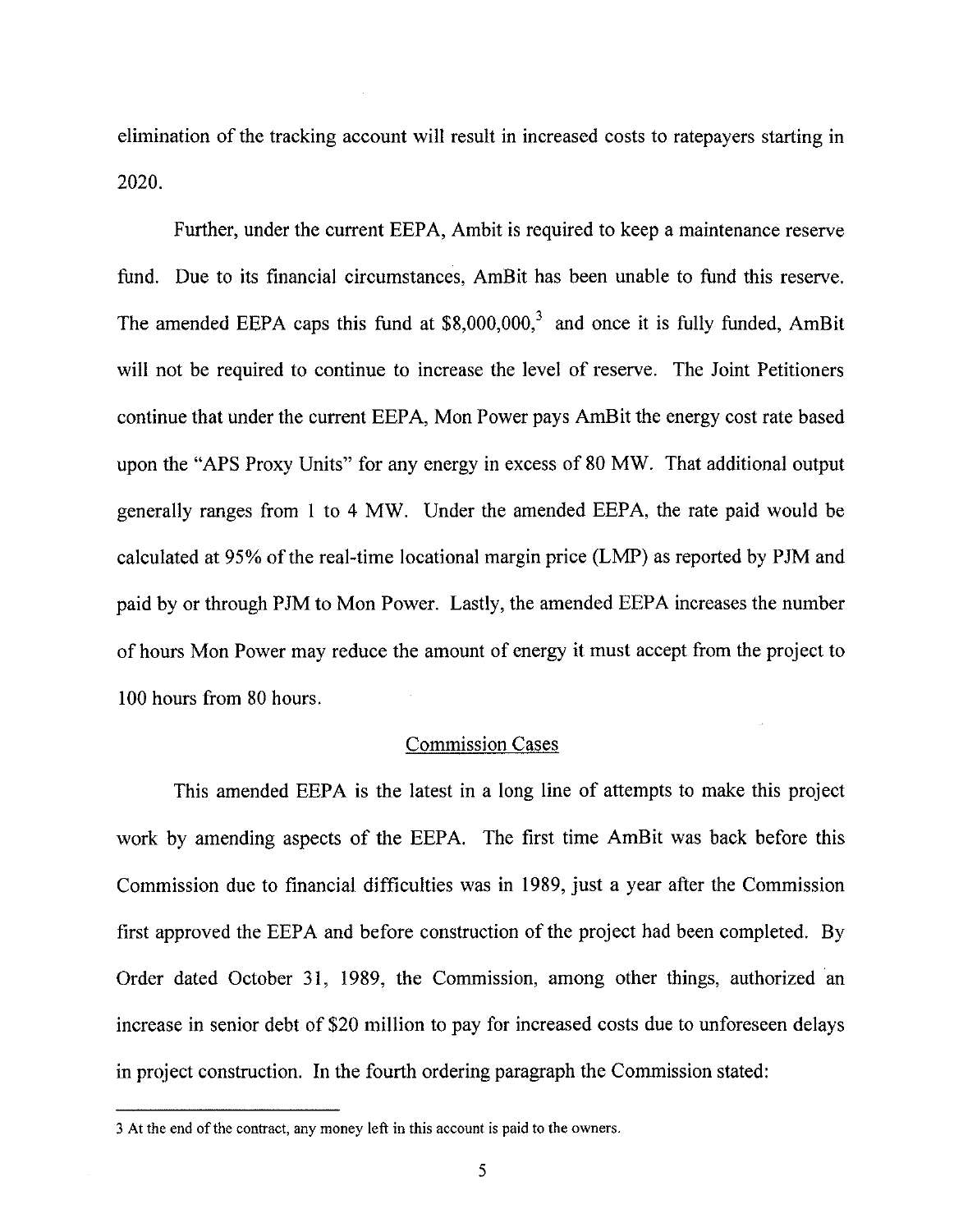It is further ordered that modifications to the contract and related documents will not require an approving order by this Commission provided that such modifications are mutually agreed upon by the contracting parties, are filed with the Commission, and the Commission's Staff issues an opinion that they do not increase the overall total purchased power costs under the contract and do not constitute a significant modification of the terms and conditions of the EEPA and related documents<sup>4</sup>

The next time AmBit came to the Commission for modification of the EEPA because of financial difficulties was in 1995. Much like now, AmBit told the Commission it was experiencing financial difficulties due to much higher than forecasted operating expenses and lower than forecasted avoided energy costs for Mon Power. AmBit requested an increase of the avoided energy cost from 1.455cents to 1.9 cents per KWh. After protracted litigation, the Commission issued an Order on March 29, 1996 that denied AmBit's unilateral attempt to change the rates under the EEPA as preempted by federal law. The Commission cited the ruling by the Federal Court's 3<sup>rd</sup> Circuit in the Freehold case. In Conclusion of Law 2, the Commission stated:

The proposed unilateral waiver of federal jurisdictional preemption by one party to the contract over the objections of another party to the contract is without legal basis and not proper.

During the litigation of that particular request, the issue of waiver of the federal preemption was discussed. In an Order dated November 29, 1995, the Commission requested the parties discuss the issue of waiver of jurisdictional preemption. On page three of that Order, the Commission states " [W]e struggle with the concept that a party

<sup>&</sup>lt;sup>4</sup> This decision of the Commission was issued several years prior to the issuance of the Freehold decision. However, even then, the Commission treated a request to change the avoided cost rate differently than other changes to the **EEPA.**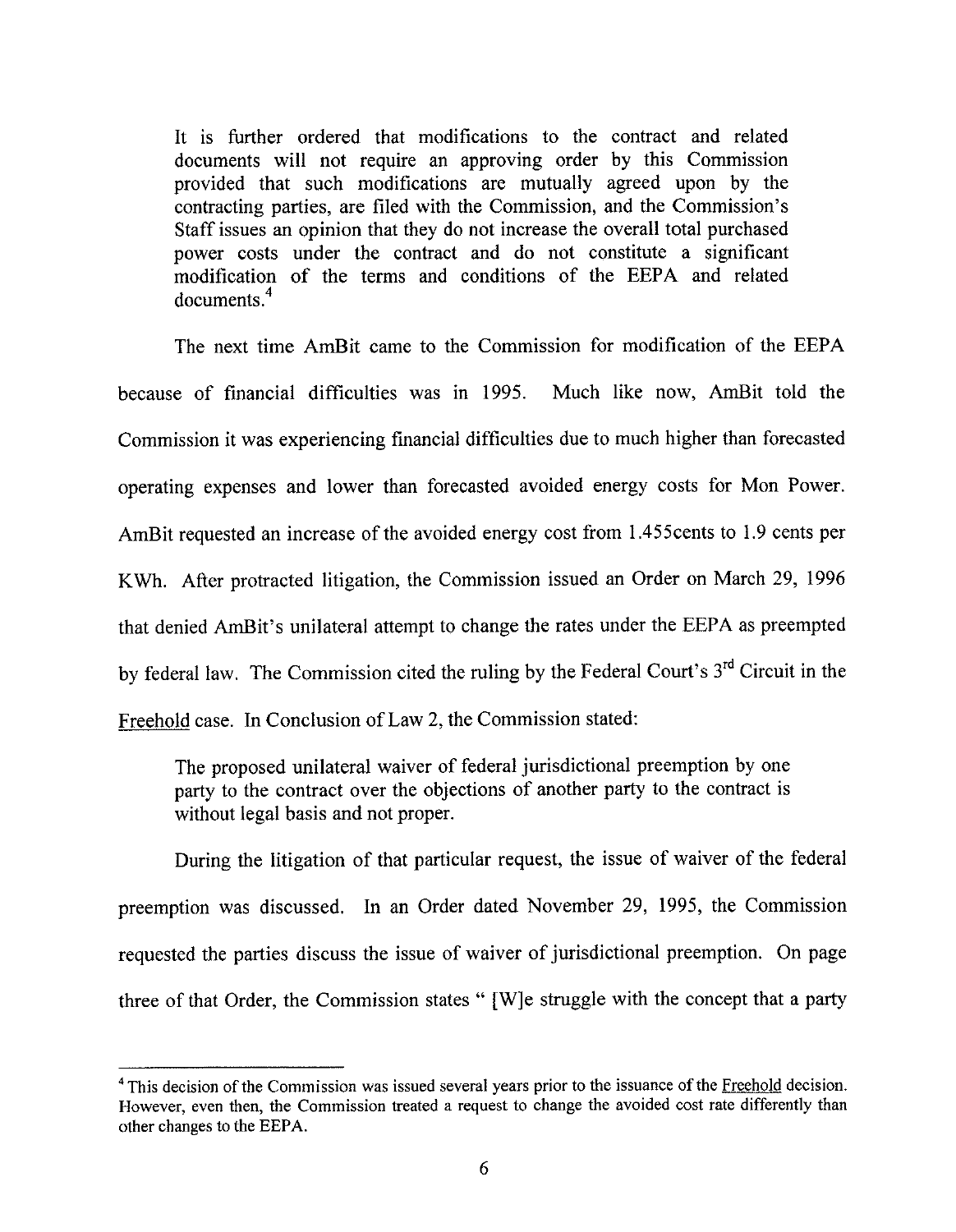can create jurisdiction in a state regulatory body when Congress has apparently determined that federal interests require a federal forum." The Commission noted the US Supreme Court's decision in International Longshoremen's Association v. Davis, 476 **U.S.** 380 (1986). In a footnote on that same page, the Commission questions how a waiver over "utility type regulation" would work for a project such as AmBit. Would AmBit become another electric utility in West Virginia, subject to rate regulation and everything that goes along with it?<sup>5</sup>

In the March 29, 1996 Order, the Commission made it clear that unlike AmBit argued, PWA was not designed solely to protect the bargain made by the developers, but also to preserve the bargain made by the utilities, so a unilateral waiver was not possible. The Commission then concluded it was preempted from revisiting the avoided cost rate. The Commission cited the following language from Freehold:

(W)e hold that once the BRC (Commission) approved the power purchase agreement between Freehold (the developer) and JCP&L (the utility) on the ground that the rates were consistent with avoid cost, any action or order by the BRC (Commission) to reconsider its approval ... was preempted by federal law.

## Freehold at 1194 (Emphasis added).

The next time AmBit was before the Commission was in 2000. In an Order dated August 7, 2000, the Commission approved the outcome of **an** arbitration between Mon Power and AmBit. The parties agreed Mon Power would pay AmBit the sum of

<sup>&</sup>lt;sup>5</sup> Mon Power, in a brief dated December 6, 1995, stated its belief the Commission had no jurisdiction and the Freehold case made it clear **PURPA** did not allow a state regulatory Commission to revisit the avoided cost rate once it has been set. Mon Power also argued the Davis case was clear no waiver existed because this was a choice of forum issue, and the law at hand was a federal law, Commission jurisdiction was extinguished and FERC was the proper forum for the request.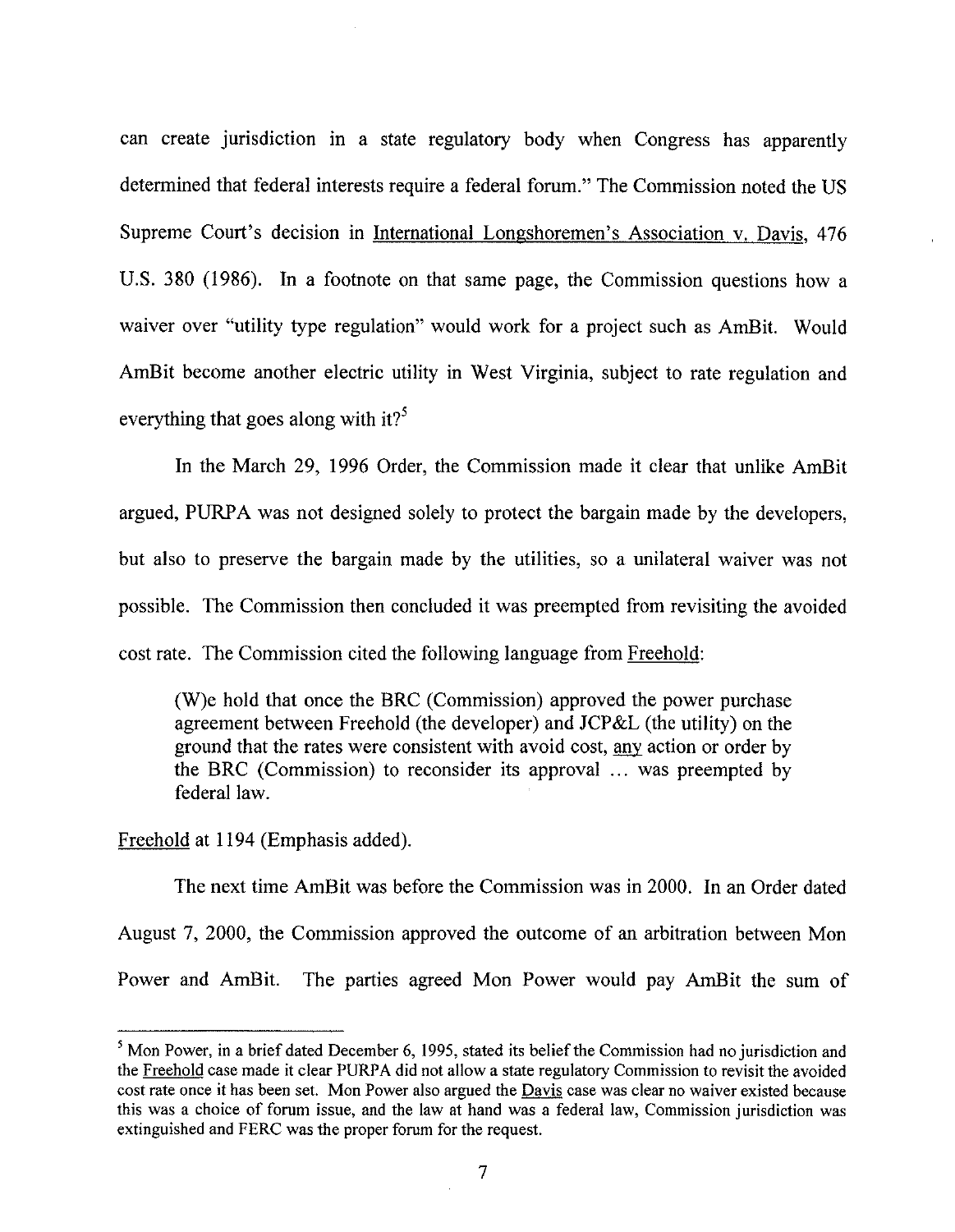<span id="page-8-0"></span>\$500,000 within 10 days of approval of the settlement by this Commission. The parties also agreed to the deletion of language in Section 1.4(c) and insertion of language which would permit Mon Power in its discretion to reduce the energy accepted on as many as 16 occasions during each calendar year for an aggregate total of not more than 80 hours each calendar year. The parties also agreed to modify language in Section 4.4(a) related to the right of AmBit to review the books and records of Mon Power. On [page 3](#page-3-0) of that Order, the Commission stated:

The Commission has reviewed the petition and finds that unlike the Commission Order of March 29, 1996, in the same case, the Commission is not being asked to modify the terms of an agreement or contract when the parties disagree but to merely approve the parties' mutual agreement and release. Therefore, the Commission finds no jurisdictional matter at issue and that the Petition filed by Mon Power, on March 3, 2000 seeking approval of the Settlement Agreement and Release should be approved.

AmBit again came to the Commission in financial difficulty in 2006. Mon Power and AmBit presented a joint petition to the Commission similar to the one at issue in this case. That amendment increased the capacity rate from \$27.25NWh to \$34.25/MWh from the date the Commission authorized the amendment until September 30, 2017. At that time, the capacity cost rate would decrease to \$27.00/MWh. That amendment also extended the term of the contract by eight years, allowing AmBit to return value to West Virginia customers for a longer period of time than originally contemplated. Lastly, that joint petition modified the terms of the tracking account so that amortization (pay back to the ratepayers) of that account would not start until 2020. In an Order dated April 13, 2006, the Commission approved the amended EEPA. In the discussion section of the Order, on pages 4 and 5, the Commission explained its reasoning as follows: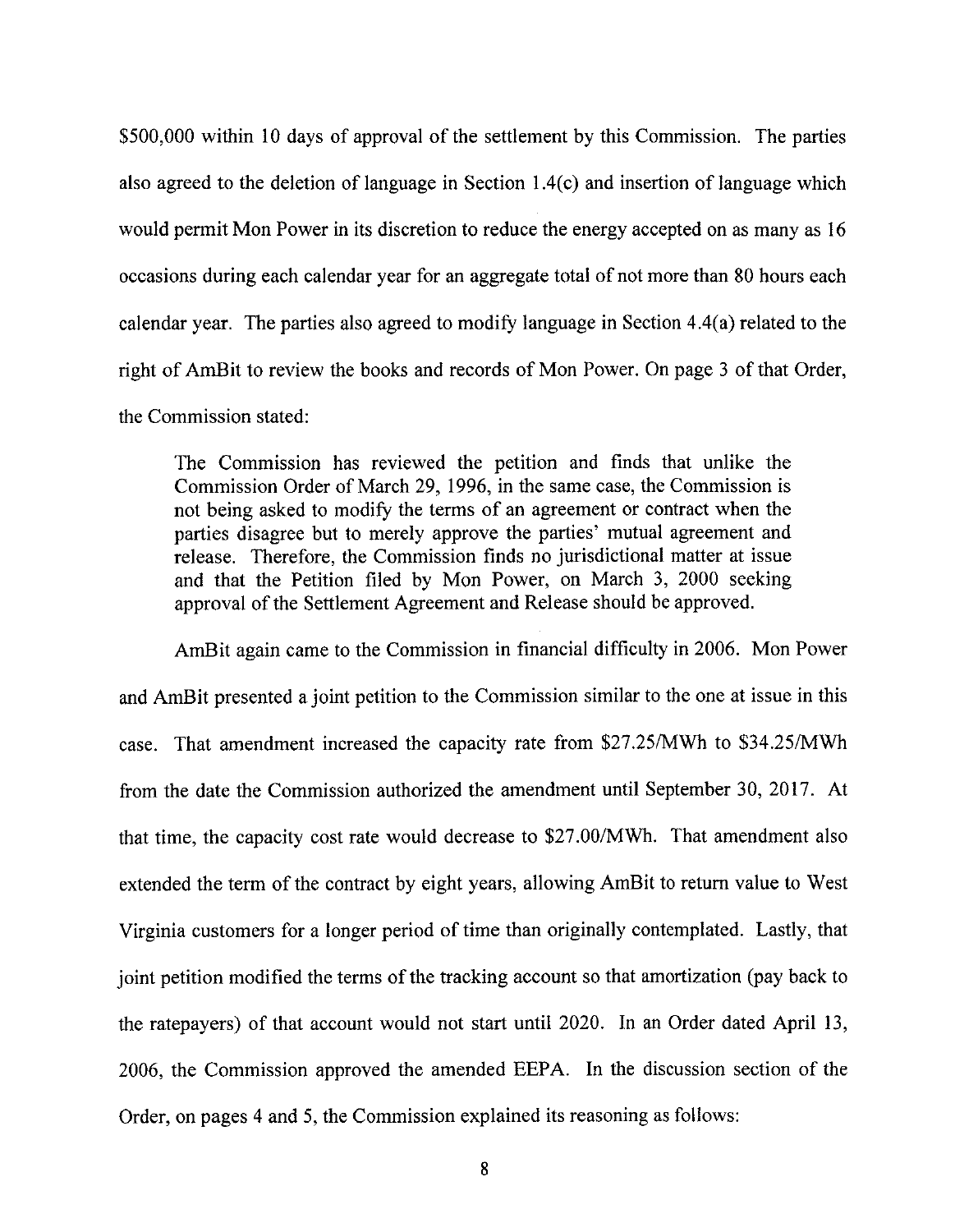Upon review of the filings, we find that it is appropriate to grant this application to preserve AmBit's ability to operate and continue to provide energy to Mon Power. The proposed amendments to the EEPA have been mutually agreed to by all parties and are reasonable.

Since the 2006 AmBit Order, the Commission has had two more occasions to revisit PURPA projects. The first time was in 2010, in Case No. 09-0985-E-C, Morgantown Energy Associates v. Monongahela Power Company. dba Allegheny Power. In that case Morgantown Energy Associates (MEA) requested the Commission require Mon Power to consent to allow a refinancing of the debt of the project. The Commission requested the parties address the Commission's Order in the *AmBit* case from 1996 and the Freehold decision and their impact on MEA'S filing. On [page](#page-8-0) **8** of an Order dated June 9, 2010 in that case, the Commission summarized the positions of the parties. The Commission noted {hat Mon Power argued the 1996 *Ambit* Order stood for the proposition that the Commission did not have the power to reopen a PURPA case to modify the contract terms, and that was just not limited to rate consideration. MEA argued the federal preemption was not that comprehensive and that all of the cases in which states were not permitted to act involved ratemaking. Starting on the bottom of [page 8](#page-8-0) of that Order and continuing onto page 9 the Commission came to the following conclusion:

Although Allegheny Power argues for a broad interpretation of our decision in AmBit, we were only considering a request to change the tracker mechanism, which directly affected the energy payments that Allegheny Power would be required to make. Thus, our Order in *Ambit* is in accord with the cases cited by MEA for **the proposition that once a sales contract has been approved, a state commission may not revisit the safes price.** Because the MEA formal complaint does not involve the sales price, we conclude that our decision today to review whether Allegheny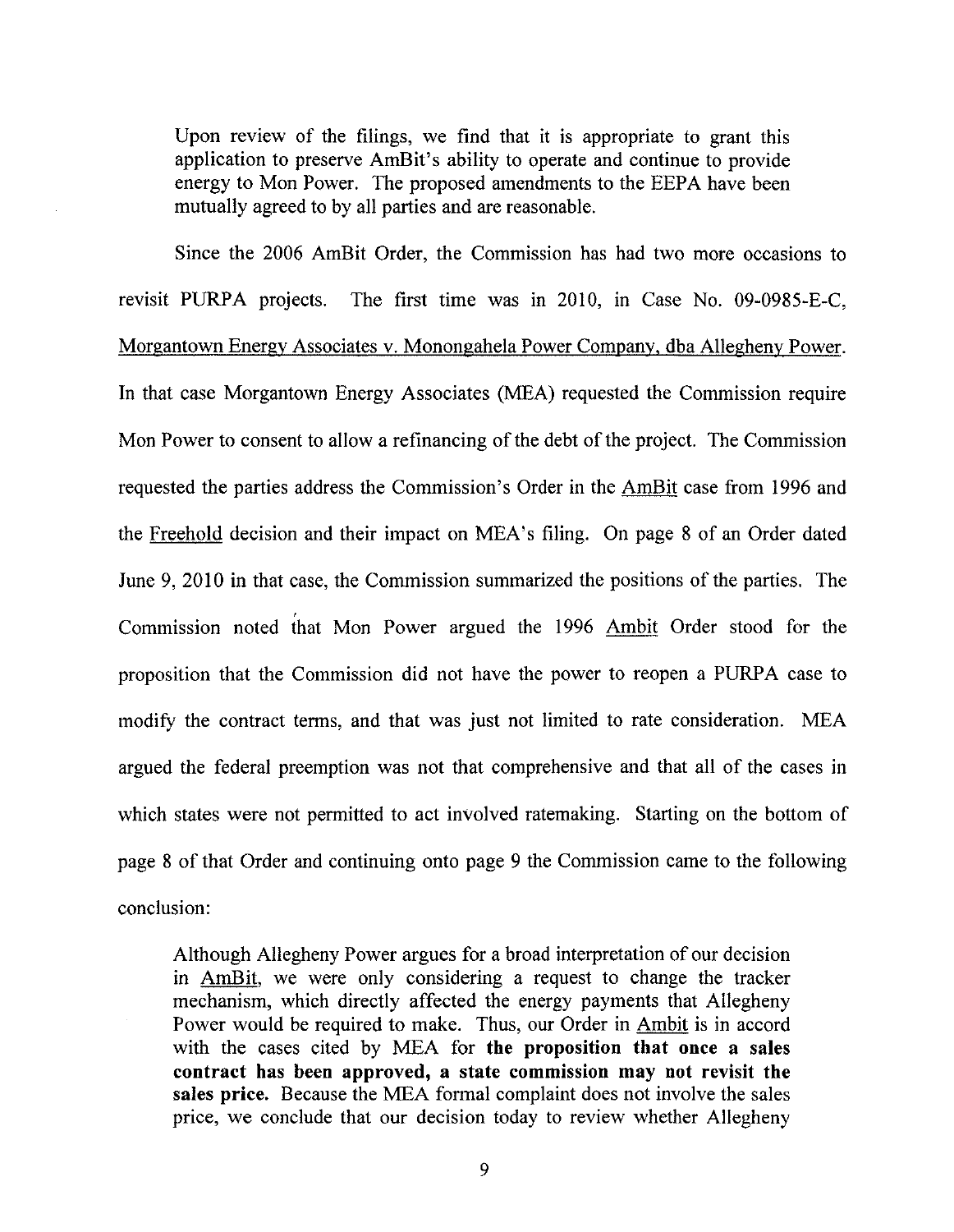Power has acted reasonably is not in conflict with the Commission Order in Power has acted reasonably<br><u>AmBit</u>. [Emphasis added].

The last time the Commission addressed a PURPA project was in 2011, in Case No. 11-0249-E-P mentioned above. As noted above, the Commission's Order in that case was consistent with the legal principle that the Commission retained some jurisdiction over EEPA entered into by PURPA projects, but the Commission lacked the jurisdiction to engage in rate regulation or financial and organizational regulation or other "utility type regulation."

#### Argument

The Joint Petitioners direct the Commission's attention to the 2000 and 2006 Orders of the Commission in this docket for the proposition that the Commission has jurisdiction over amendments to a PURPA EEPA where a qualifying facility and the utility have agreed to them and they are otherwise reasonable. The Joint Petitioners do not address the Commission's decision in this docket in 1996, nor the decisions in Case Nos. 09-0985-E-C and 11-0249-E-P, which clearly indicate the Commission has no jurisdiction to revisit the avoided cost rate once the Commission originally sets that rate. Staff believes the Commission can revisit certain aspects of a PURPA EEPA, but the allowed rate is not one of those aspects. The 1996 AmBit case, the MEA case and the REC credit case were all contested cases where the Commission analyzed the law and came to the same conclusion, it did not have the jurisdiction to revisit the rates. In the 2000 and 2006 *AmBit* cases, no one contested the filings, and the Commission's Order did not engage in any real analysis. If the Commission engages in any analysis of the law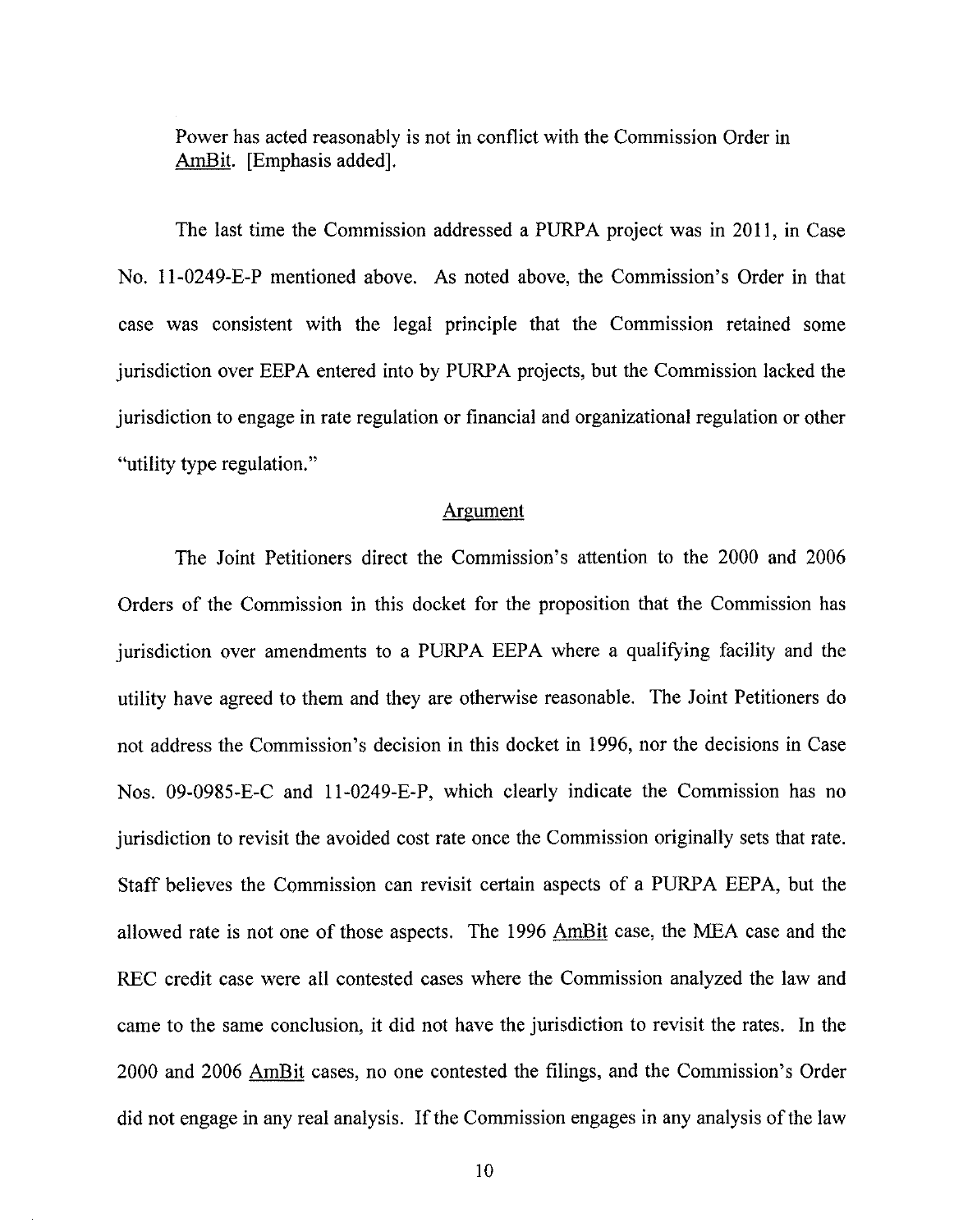<span id="page-11-0"></span>in this matter, it has to come to the same conclusion that Staff has, the Commission cannot grant the requested relief.

Staff believes the 2000 ruling was actually in accordance with the subsequent rulings in the MEA and REC credit cases. The 2000 case did not involve changing the rate. It simply recognized a penalty Mon Power agreed to pay through arbitration and change two ancillary clauses of the EEPA. That is not rate regulation. The problematic ruling is the 2006 ruling. It appears to Staff the Commission simply did not have the jurisdiction to grant the relief it did in that case, but no one brought it to the Commission's attention. The 2006 decision could possibly be justified as not a changing of the rate, but a changing of the timing of the rate, due to lowering of the rate on the back end and extending the rate for a period of eight years. In other words, the total original bargain was preserved because of the back end benefits to ratepayers. In this matter, however, there is no such concession. This is an unambiguous, no doubt, change in the avoided cost rate, which is clearly prohibited by federal law.

The fact the parties to the EEPA have agreed to this change is irrelevant. The parties to the EEPA cannot bestow jurisdiction upon the Commission that does not exist. Further, logically, it does not make sense the Commission can now review this change in rates because it was agreed upon by the parties. It is well established the Commission cannot, on its own, revisit the avoided cost rate once it is set. If the Joint Petitioners' position is correct and the Commission can review this filing because the parties to the EEPA agreed, the Commission is powerless to do anything but accept the rate as filed by the Joint Petitioners, or risk engaging in rate regulation. The Commission may possibly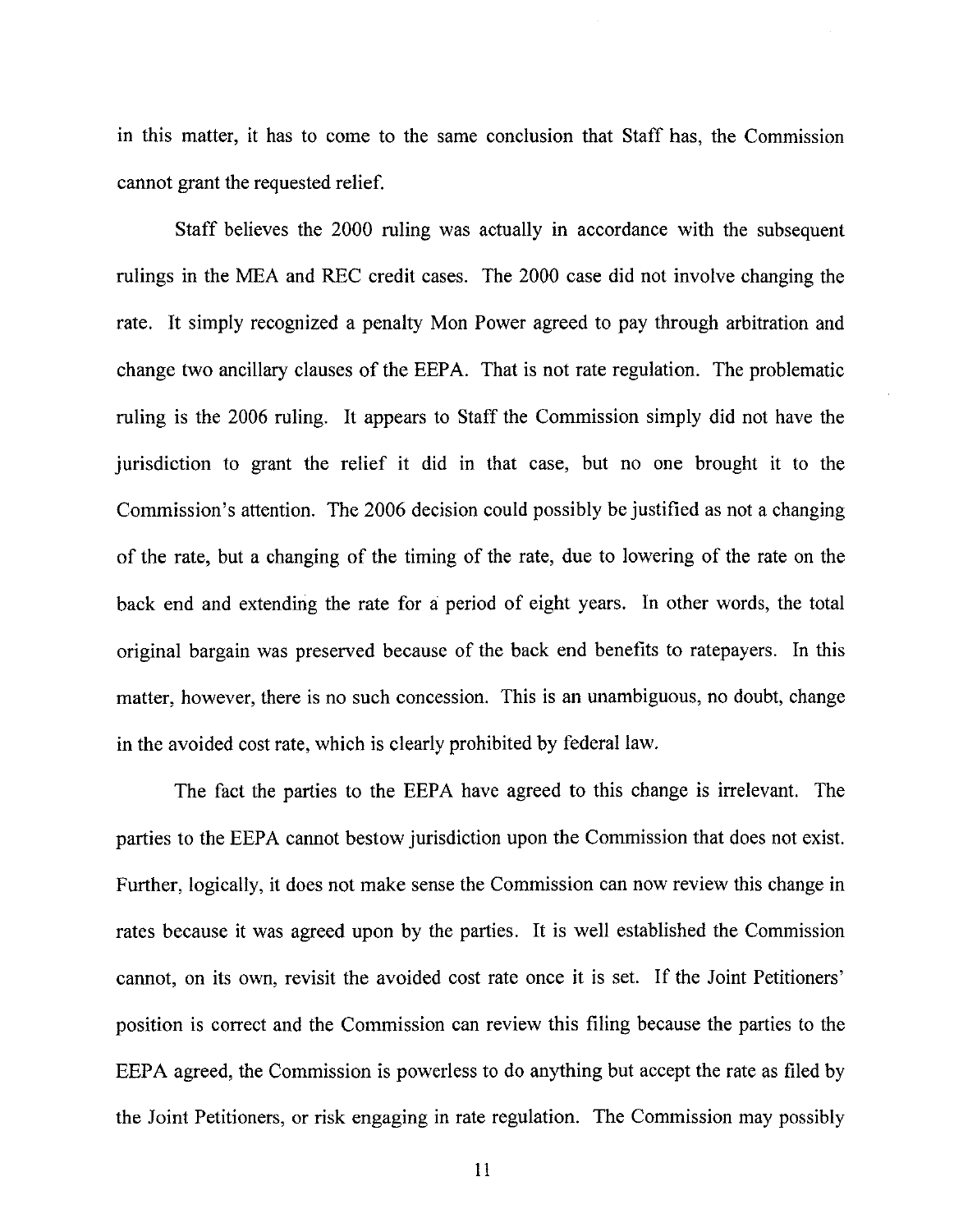be able to reject the filing, but the Commission most certainly could not modify the provisions of the rate change if necessary to protect the public interest. That would clearly be engaging in rate regulation. Without its full tool box of options, the Commission cannot properly review a filing to ensure the interests of the public are being protected. Either the Commission can accept, reject or modify a petition or it can do none of those three things. Since it is clear the Commission cannot modify this Petition, Staff believes it can do none of those things.

While the Joint Petitioners did not specifically mention the issue, Staff believes it should address the issue of waiver of lack of jurisdiction. Did the Joint Petitioners through this filing agree to submit to the Commission's jurisdiction? More importantly, can they submit to the Commission's jurisdiction? Staff does not believe such a waiver exists, and from a reading of previous cases, neither did the Commission in 1995/1996. In the November 29, 1995 Order requesting the parties to that proceeding discuss the issue of waiver in more depth, the Commission made the following pointed statement: "(W)e struggle with the concept that a party can create jurisdiction in a state regulatory body when Congress has apparently determined that federal interests require a federal forum." In the subsequent Order dated March 29, 1996, the Commission made it clear a unilateral waiver was not permissible because PURPA was designed to protect both the developer and the utility. Legally, there is no difference between a unilateral waiver and joint waiver in this circumstance. The parties cannot confer jurisdiction on the Commission that does not exist.

12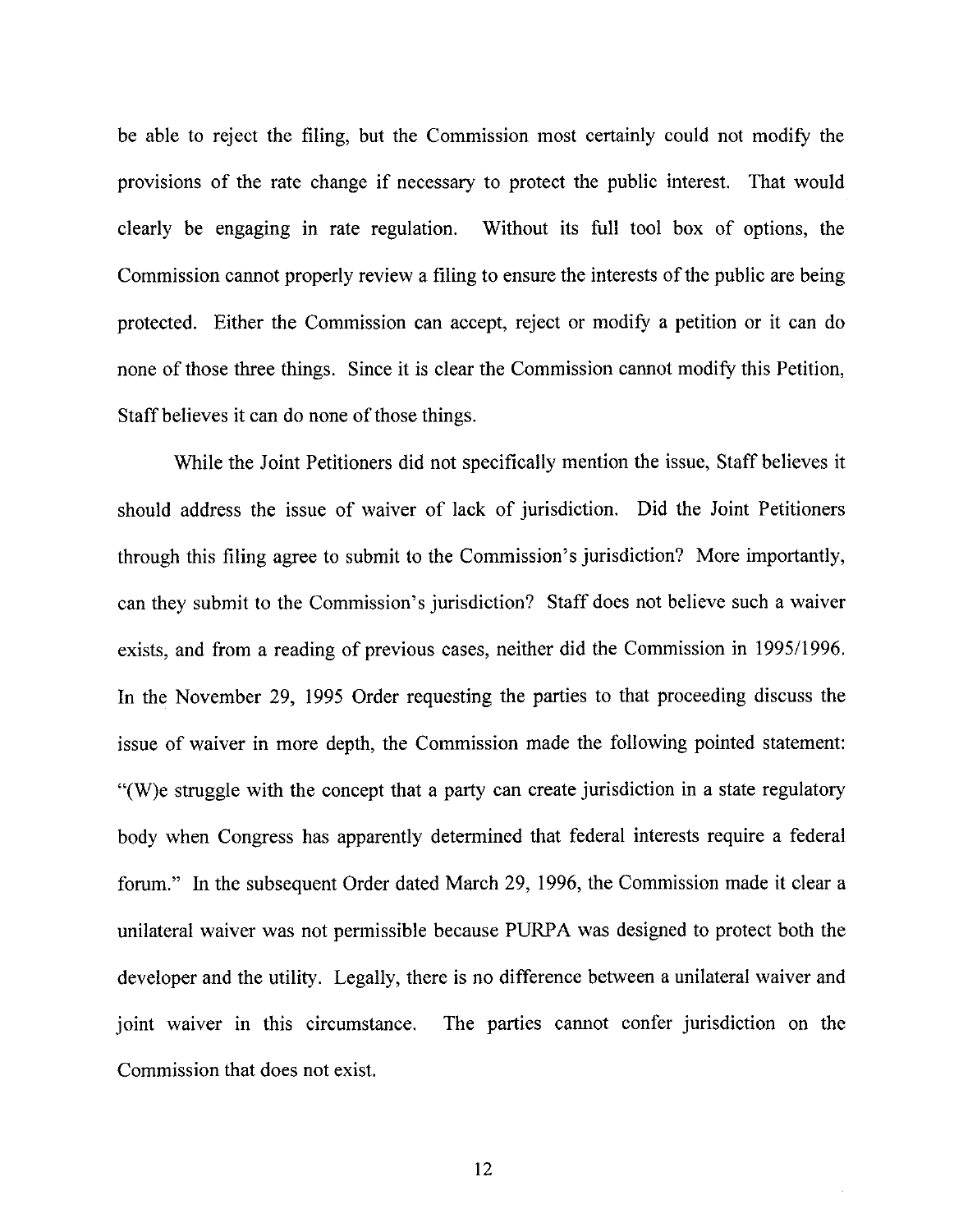<span id="page-13-0"></span>Accordingly, Legal Staff recommends the Commission dismiss this joint petition for lack of jurisdiction.

Respectfully submitted this 16" day of June, 2015.

# **STAFF OF THE PUBLIC SERVICE COMMISSION OF WEST VIRGINIA**

By Counsel, John Auville, Staff Attorney

JOHN AUVILLE, Staff Attorney West Virginia State Bar I.D. No: *8057*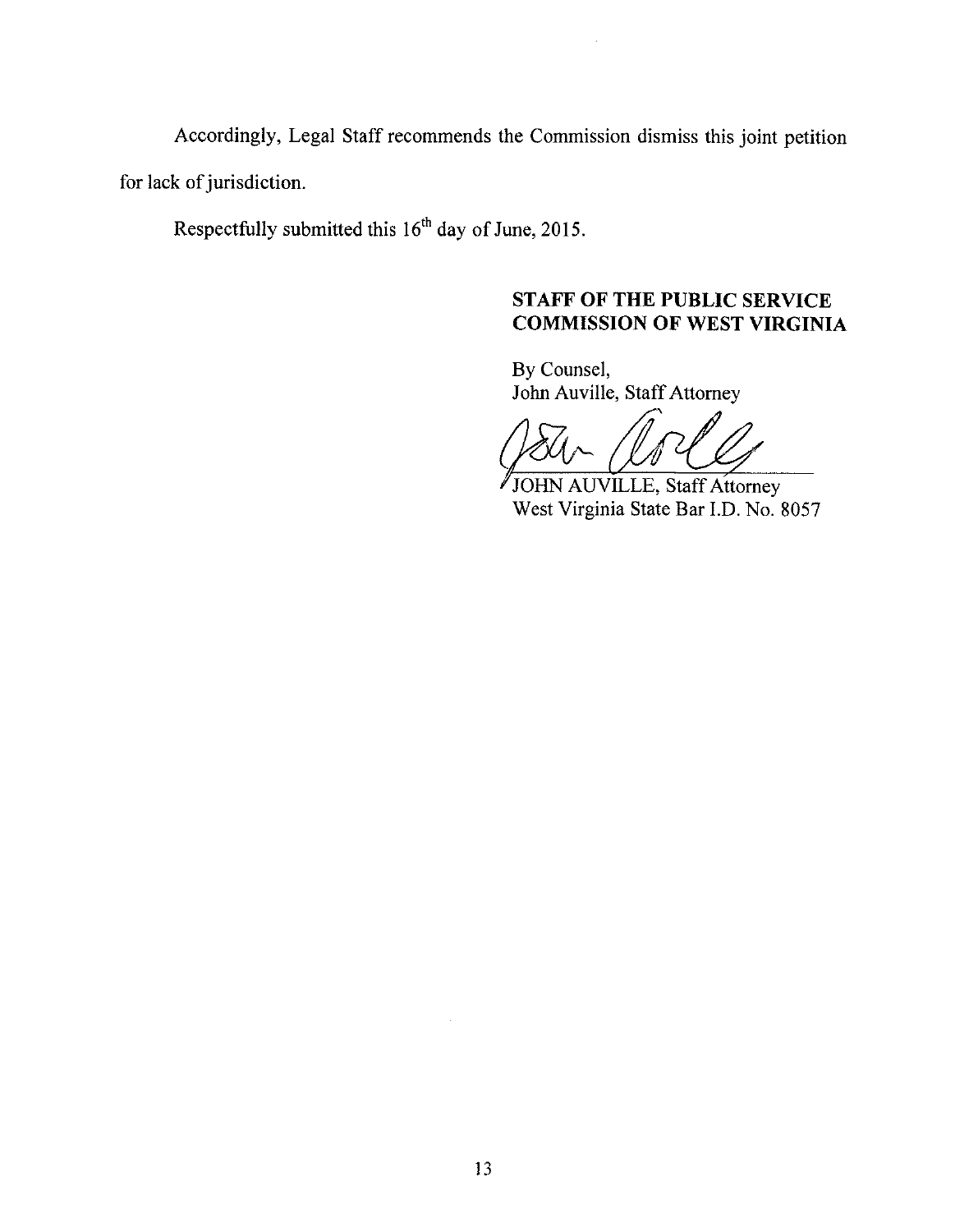## **PUBLIC SERVICE COMMISSION OF WEST VIRGINIA CHARLESTON**

## **CASE NO. 87-0669-E-C AMERICAN BITUMINOUS POWER PARTNERS, L.P. MONONGAHELA POWER COMPANY V.**

## **CERTIFICATE OF SERVICE**

I, JOHN AUVILLE, Staff Counsel for the Public Service Commission of West Virginia, hereby certify that I have served a copy of the foregoing "Staffs Motion to Dismiss For Lack of Jurisdiction" upon all parties of record by First Class United States Mail, postage prepaid on the  $16<sup>th</sup>$  day of June, 2015.

Robert R. Rodecker, **Esq.**  Counsel, American Bituminous Power Partners, L.P. Group Kay Casto & Chaney PLLC PO Box 203 **<sup>1</sup>** Charleston, WV 25327

Gary A. Jack, Esq. Senior Corporate Counsel FirstEnergy 5001 NASA Boulevard Fairmont, WV 26554

Christopher L. Callas, Esq. John R. McGhee, Jr., Esq. JacksonKelly PLLC Partners, L.P. PO Box 553 Kay Casto & Chaney PLLC Charleston, WV 25322 PO Box 203 1

Derrick P. Williamson, Esq. Counsel, West Virginia Energy Users Spilman Thomas & Battle, PLLC 1100 Bent Creek Blvd., Suite 101 Mechanicsburg, PA 17050

John Philip Melick, Esq. Counsel, Monongahela Power Company JacksonKelly PLLC PO Box 553 Charleston, WV 25322

Counsel, Monongahela Power Company Counsel, American Bituminous Power Charleston, WV 25327